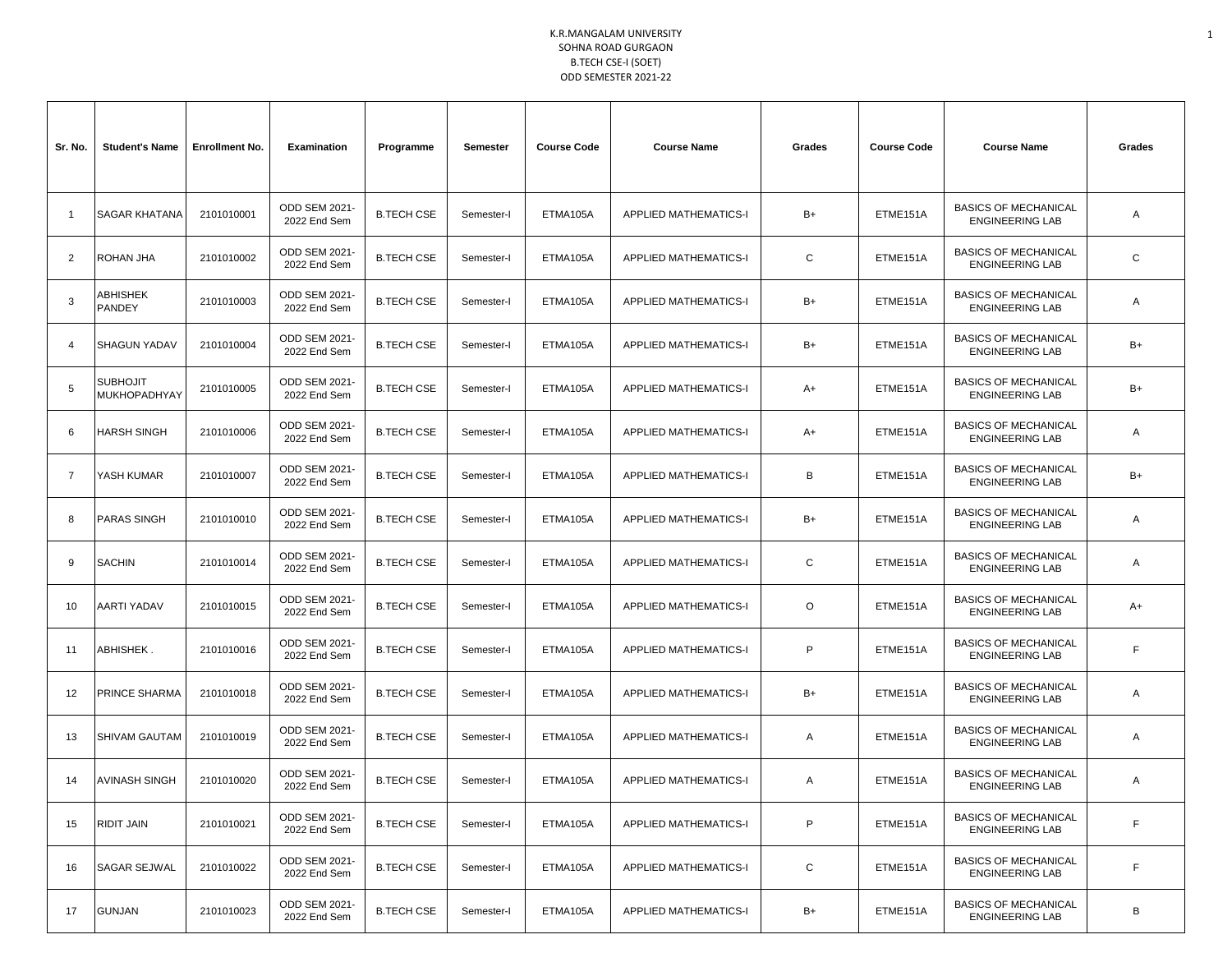| Sr. No. | <b>Student's Name</b>               | <b>Enrollment No.</b> | Examination                   | Programme         | Semester   | <b>Course Code</b> | <b>Course Name</b>           | Grades                  | <b>Course Code</b> | <b>Course Name</b>                                    | Grades |
|---------|-------------------------------------|-----------------------|-------------------------------|-------------------|------------|--------------------|------------------------------|-------------------------|--------------------|-------------------------------------------------------|--------|
| 18      | ABHIRAM<br>RAJESH                   | 2101010024            | ODD SEM 2021-<br>2022 End Sem | <b>B.TECH CSE</b> | Semester-I | ETMA105A           | <b>APPLIED MATHEMATICS-I</b> | Α                       | ETME151A           | <b>BASICS OF MECHANICAL</b><br><b>ENGINEERING LAB</b> | A      |
| 19      | <b>MANAS KUMAR</b><br><b>MISHRA</b> | 2101010025            | ODD SEM 2021-<br>2022 End Sem | <b>B.TECH CSE</b> | Semester-I | ETMA105A           | <b>APPLIED MATHEMATICS-I</b> | B+                      | ETME151A           | <b>BASICS OF MECHANICAL</b><br><b>ENGINEERING LAB</b> | $B+$   |
| 20      | AARAB<br>NISHCHAL                   | 2101010026            | ODD SEM 2021-<br>2022 End Sem | <b>B.TECH CSE</b> | Semester-I | ETMA105A           | <b>APPLIED MATHEMATICS-I</b> | P                       | ETME151A           | <b>BASICS OF MECHANICAL</b><br><b>ENGINEERING LAB</b> | $B+$   |
| 21      | <b>HARDHIK ARORA</b>                | 2101010027            | ODD SEM 2021-<br>2022 End Sem | <b>B.TECH CSE</b> | Semester-I | ETMA105A           | <b>APPLIED MATHEMATICS-I</b> | Α                       | ETME151A           | <b>BASICS OF MECHANICAL</b><br><b>ENGINEERING LAB</b> | $B+$   |
| 22      | <b>_OKESH</b>                       | 2101010028            | ODD SEM 2021-<br>2022 End Sem | <b>B.TECH CSE</b> | Semester-I | ETMA105A           | <b>APPLIED MATHEMATICS-I</b> | P                       | ETME151A           | <b>BASICS OF MECHANICAL</b><br><b>ENGINEERING LAB</b> | $B+$   |
| 23      | SHIVAM KUMAR<br><b>RAY</b>          | 2101010029            | ODD SEM 2021-<br>2022 End Sem | <b>B.TECH CSE</b> | Semester-I |                    | <b>RESULT WITH HELD</b>      |                         |                    |                                                       |        |
| 24      | <b>ADARSH SINGH</b>                 | 2101010030            | ODD SEM 2021-<br>2022 End Sem | <b>B.TECH CSE</b> | Semester-I | ETMA105A           | <b>APPLIED MATHEMATICS-I</b> | P                       | ETME151A           | <b>BASICS OF MECHANICAL</b><br><b>ENGINEERING LAB</b> | F      |
| 25      | ARYAN PRATAP                        | 2101010031            | ODD SEM 2021-<br>2022 End Sem | <b>B.TECH CSE</b> | Semester-I | ETMA105A           | <b>APPLIED MATHEMATICS-I</b> | B+                      | ETME151A           | <b>BASICS OF MECHANICAL</b><br><b>ENGINEERING LAB</b> | A      |
| 26      | <b>BHANU PRAKASH</b>                | 2101010032            | ODD SEM 2021-<br>2022 End Sem | <b>B.TECH CSE</b> | Semester-I | ETMA105A           | <b>APPLIED MATHEMATICS-I</b> | B+                      | ETME151A           | <b>BASICS OF MECHANICAL</b><br><b>ENGINEERING LAB</b> | $B+$   |
| 27      | <b>DEVEN SHARMA</b>                 | 2101010033            | ODD SEM 2021-<br>2022 End Sem | <b>B.TECH CSE</b> | Semester-I | ETMA105A           | <b>APPLIED MATHEMATICS-I</b> | P                       | ETME151A           | <b>BASICS OF MECHANICAL</b><br><b>ENGINEERING LAB</b> | F.     |
| 28      | <b>SUNNY VERMA</b>                  | 2101010034            | ODD SEM 2021-<br>2022 End Sem | <b>B.TECH CSE</b> | Semester-I | ETMA105A           | <b>APPLIED MATHEMATICS-I</b> | С                       | ETME151A           | <b>BASICS OF MECHANICAL</b><br><b>ENGINEERING LAB</b> | $B+$   |
| 29      | SAURAV.                             | 2101010035            | ODD SEM 2021-<br>2022 End Sem | <b>B.TECH CSE</b> | Semester-I | ETMA105A           | <b>APPLIED MATHEMATICS-I</b> | P                       | ETME151A           | <b>BASICS OF MECHANICAL</b><br><b>ENGINEERING LAB</b> | B+     |
| 30      | HIMANSHU<br><b>SINGH</b>            | 2101010037            | ODD SEM 2021-<br>2022 End Sem | <b>B.TECH CSE</b> | Semester-I | ETMA105A           | <b>APPLIED MATHEMATICS-I</b> | P                       | ETME151A           | <b>BASICS OF MECHANICAL</b><br><b>ENGINEERING LAB</b> | В      |
| 31      | SWETA RAWAT                         | 2101010039            | ODD SEM 2021-<br>2022 End Sem | <b>B.TECH CSE</b> | Semester-I |                    |                              | <b>RESULT WITH HELD</b> |                    |                                                       |        |
| 32      | UTKARSH<br>SHARMA                   | 2101010040            | ODD SEM 2021-<br>2022 End Sem | <b>B.TECH CSE</b> | Semester-I | ETMA105A           | <b>APPLIED MATHEMATICS-I</b> | С                       | ETME151A           | <b>BASICS OF MECHANICAL</b><br><b>ENGINEERING LAB</b> | B+     |
| 33      | SANJANA<br>KUMARI                   | 2101010041            | ODD SEM 2021-<br>2022 End Sem | <b>B.TECH CSE</b> | Semester-I | ETMA105A           | <b>APPLIED MATHEMATICS-I</b> | В                       | ETME151A           | <b>BASICS OF MECHANICAL</b><br><b>ENGINEERING LAB</b> | Α      |
| 34      | PRINCE SIROHI                       | 2101010045            | ODD SEM 2021-<br>2022 End Sem | <b>B.TECH CSE</b> | Semester-I | ETMA105A           | APPLIED MATHEMATICS-I        | С                       | ETME151A           | <b>BASICS OF MECHANICAL</b><br><b>ENGINEERING LAB</b> | A      |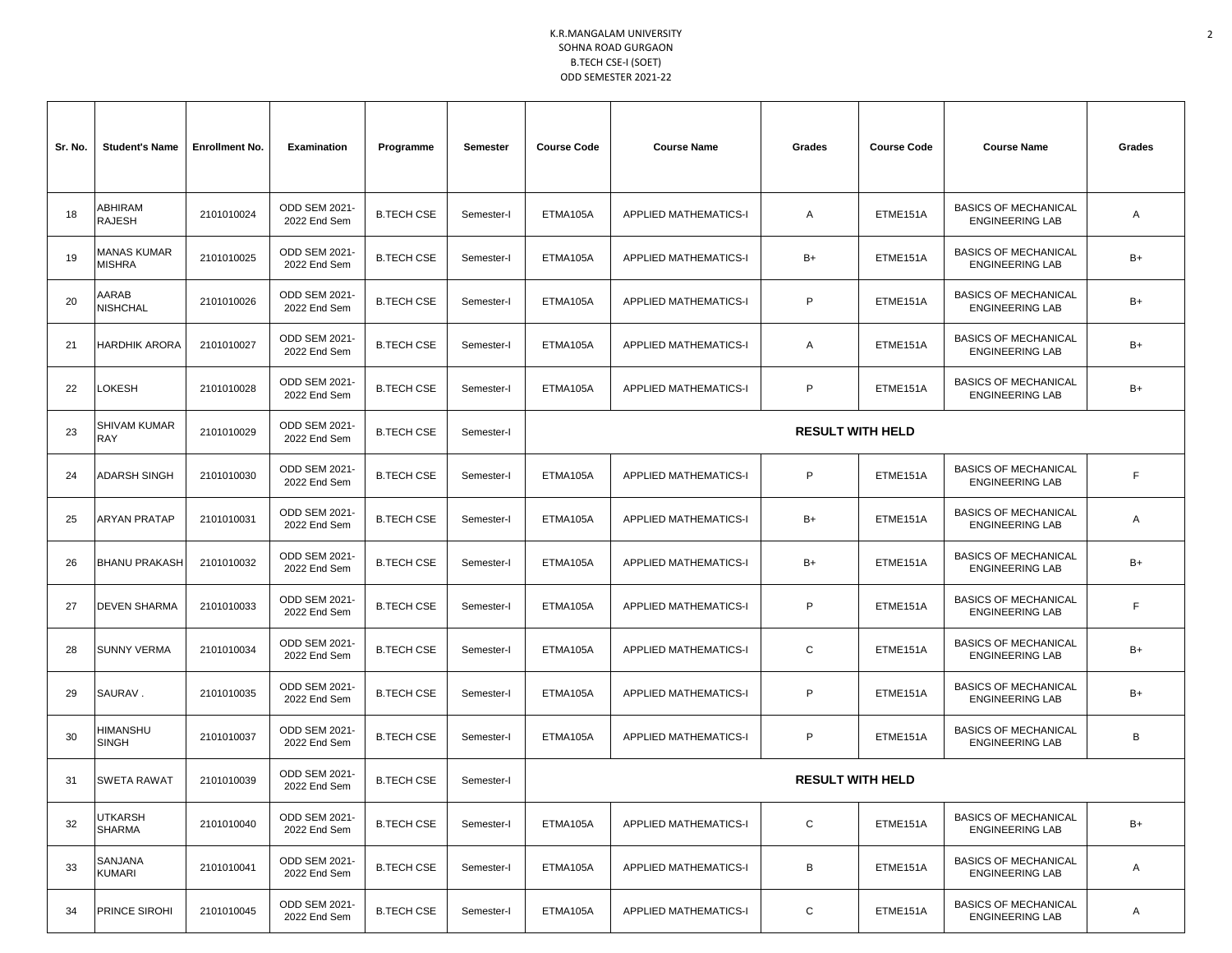| Sr. No. | <b>Student's Name</b>     | <b>Enrollment No.</b> | Examination                   | Programme         | Semester   | <b>Course Code</b>                                                                                                  | <b>Course Name</b>           | Grades                  | <b>Course Code</b> | <b>Course Name</b>                                    | Grades                  |
|---------|---------------------------|-----------------------|-------------------------------|-------------------|------------|---------------------------------------------------------------------------------------------------------------------|------------------------------|-------------------------|--------------------|-------------------------------------------------------|-------------------------|
| 35      | <b>SOHIL KHAN</b>         | 2101010049            | ODD SEM 2021-<br>2022 End Sem | <b>B.TECH CSE</b> | Semester-I | ETMA105A                                                                                                            | <b>APPLIED MATHEMATICS-I</b> | P                       | ETME151A           | <b>BASICS OF MECHANICAL</b><br><b>ENGINEERING LAB</b> | F                       |
| 36      | NITIN YADAV               | 2101010050            | ODD SEM 2021-<br>2022 End Sem | <b>B.TECH CSE</b> | Semester-I | ETMA105A                                                                                                            | <b>APPLIED MATHEMATICS-I</b> | C                       | ETME151A           | <b>BASICS OF MECHANICAL</b><br><b>ENGINEERING LAB</b> | $\mathsf C$             |
| 37      | <b>GAUTAM</b><br>AGGARWAL | 2101010051            | ODD SEM 2021-<br>2022 End Sem | <b>B.TECH CSE</b> | Semester-I |                                                                                                                     |                              | <b>RESULT WITH HELD</b> |                    |                                                       |                         |
| 38      | <b>ARYAN MISHRA</b>       | 2101010052            | ODD SEM 2021-<br>2022 End Sem | <b>B.TECH CSE</b> | Semester-I | ETMA105A                                                                                                            | <b>APPLIED MATHEMATICS-I</b> | $B+$                    | ETME151A           | <b>BASICS OF MECHANICAL</b><br><b>ENGINEERING LAB</b> | Α                       |
| 39      | ANKIT NAIR                | 2101010053            | ODD SEM 2021-<br>2022 End Sem | <b>B.TECH CSE</b> | Semester-I | ETMA105A                                                                                                            | <b>APPLIED MATHEMATICS-I</b> | Α                       | ETME151A           | <b>BASICS OF MECHANICAL</b><br><b>ENGINEERING LAB</b> | <b>WH</b>               |
| 40      | Devesh Tiwari             | 2101010054            | ODD SEM 2021-<br>2022 End Sem | <b>B.TECH CSE</b> | Semester-I | ETMA105A                                                                                                            | <b>APPLIED MATHEMATICS-I</b> | В                       | ETME151A           | <b>BASICS OF MECHANICAL</b><br><b>ENGINEERING LAB</b> | WH                      |
| 41      | Jyoti goel                | 2101010056            | ODD SEM 2021-<br>2022 End Sem | <b>B.TECH CSE</b> | Semester-I |                                                                                                                     |                              | <b>RESULT WITH HELD</b> |                    |                                                       |                         |
| 42      | LoveKesh.                 | 2101010058            | ODD SEM 2021-<br>2022 End Sem | <b>B.TECH CSE</b> | Semester-I | ETMA105A                                                                                                            | <b>APPLIED MATHEMATICS-I</b> | $B+$                    | ETME151A           | <b>BASICS OF MECHANICAL</b><br><b>ENGINEERING LAB</b> | <b>WH</b>               |
| 43      | <b>VIPUL JHA</b>          | 2101010059            | ODD SEM 2021-<br>2022 End Sem | <b>B.TECH CSE</b> | Semester-I | ETMA105A                                                                                                            | <b>APPLIED MATHEMATICS-I</b> | В                       | ETME151A           | <b>BASICS OF MECHANICAL</b><br><b>ENGINEERING LAB</b> | WH                      |
| 44      | Anil panth                | 2101010060            | ODD SEM 2021-<br>2022 End Sem | <b>B.TECH CSE</b> | Semester-I | ETMA105A                                                                                                            | <b>APPLIED MATHEMATICS-I</b> | P                       | ETME151A           | <b>BASICS OF MECHANICAL</b><br><b>ENGINEERING LAB</b> | WH                      |
| 45      | Chandrashekhar<br>Bhati   | 2101010061            | ODD SEM 2021-<br>2022 End Sem | <b>B.TECH CSE</b> | Semester-I |                                                                                                                     |                              | <b>RESULT WITH HELD</b> |                    |                                                       |                         |
| 46      | RAUNAK KUMAR              | 2101010062            | ODD SEM 2021-<br>2022 End Sem | <b>B.TECH CSE</b> | Semester-I | ETMA105A                                                                                                            | <b>APPLIED MATHEMATICS-I</b> | P                       | ETME151A           | <b>BASICS OF MECHANICAL</b><br><b>ENGINEERING LAB</b> | <b>RESULT WITH HELD</b> |
| 47      | YASHIKA GUPTA             | 2101730054            | ODD SEM 2021-<br>2022 End Sem | <b>B.TECH CSE</b> | Semester-I | <b>BASICS OF MECHANICAL</b><br>ETME151A<br>ETMA105A<br><b>APPLIED MATHEMATICS-I</b><br>A+<br><b>ENGINEERING LAB</b> |                              | Α                       |                    |                                                       |                         |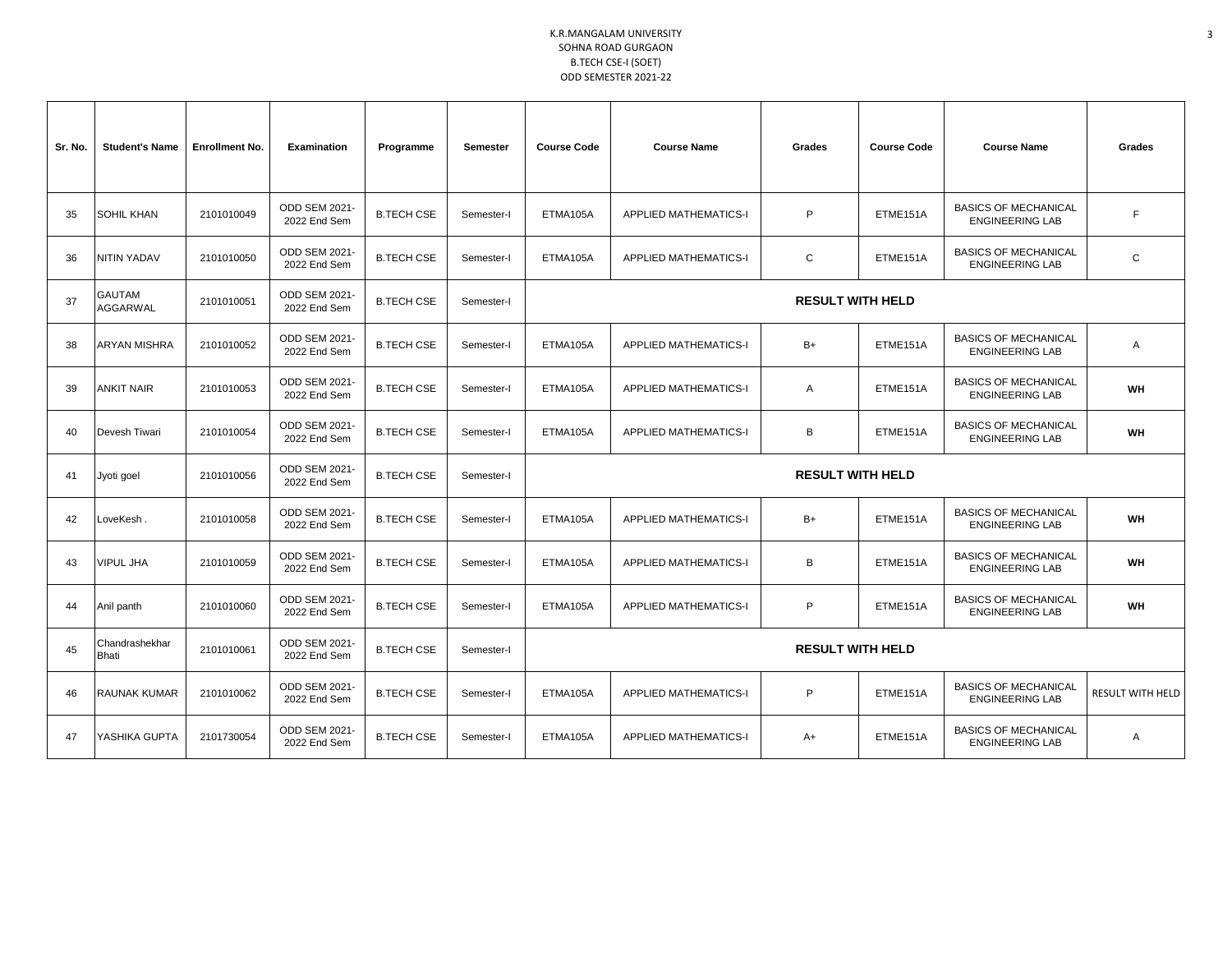| Sr. No.        | <b>Student's Name</b>           | <b>Enrollment No.</b> | <b>Examination</b>                   | Programme         | Semester   | <b>Course Code</b> | <b>Course Name</b>                       | Grades      | <b>Course Code</b> | <b>Course Name</b>                                                  | Grades |
|----------------|---------------------------------|-----------------------|--------------------------------------|-------------------|------------|--------------------|------------------------------------------|-------------|--------------------|---------------------------------------------------------------------|--------|
| -1             | SAGAR KHATANA                   | 2101010001            | ODD SEM 2021-<br>2022 End Sem        | <b>B.TECH CSE</b> | Semester-I | ETPH151A           | <b>ENGINEERING PHYSICS</b><br><b>LAB</b> | $B+$        | ETEC101A           | <b>BASICS OF ELECTRICAL &amp;</b><br><b>ELECTRONICS ENGINEERING</b> | A+     |
| 2              | ROHAN JHA                       | 2101010002            | ODD SEM 2021-<br>2022 End Sem        | <b>B.TECH CSE</b> | Semester-I | ETPH151A           | <b>ENGINEERING PHYSICS</b><br>LAB        | C           | ETEC101A           | <b>BASICS OF ELECTRICAL &amp;</b><br>ELECTRONICS ENGINEERING        | Α      |
| 3              | <b>ABHISHEK</b><br>PANDEY       | 2101010003            | ODD SEM 2021-<br>2022 End Sem        | <b>B.TECH CSE</b> | Semester-I | ETPH151A           | <b>ENGINEERING PHYSICS</b><br><b>LAB</b> | $B+$        | ETEC101A           | <b>BASICS OF ELECTRICAL &amp;</b><br><b>ELECTRONICS ENGINEERING</b> | Α      |
| $\overline{4}$ | <b>SHAGUN YADAV</b>             | 2101010004            | ODD SEM 2021-<br>2022 End Sem        | <b>B.TECH CSE</b> | Semester-I | ETPH151A           | <b>ENGINEERING PHYSICS</b><br>LAB        | $B+$        | ETEC101A           | <b>BASICS OF ELECTRICAL &amp;</b><br><b>ELECTRONICS ENGINEERING</b> | A+     |
| 5              | <b>SUBHOJIT</b><br>MUKHOPADHYAY | 2101010005            | ODD SEM 2021-<br>2022 End Sem        | <b>B.TECH CSE</b> | Semester-I | ETPH151A           | <b>ENGINEERING PHYSICS</b><br>LAB        | B           | ETEC101A           | <b>BASICS OF ELECTRICAL &amp;</b><br>ELECTRONICS ENGINEERING        | A+     |
| 6              | <b>HARSH SINGH</b>              | 2101010006            | ODD SEM 2021-<br>2022 End Sem        | <b>B.TECH CSE</b> | Semester-I | ETPH151A           | <b>ENGINEERING PHYSICS</b><br>LAB        | A           | ETEC101A           | <b>BASICS OF ELECTRICAL &amp;</b><br>ELECTRONICS ENGINEERING        | Α      |
| $\overline{7}$ | YASH KUMAR                      | 2101010007            | ODD SEM 2021-<br>2022 End Sem        | <b>B.TECH CSE</b> | Semester-I | ETPH151A           | <b>ENGINEERING PHYSICS</b><br>LAB        | $B+$        | ETEC101A           | <b>BASICS OF ELECTRICAL &amp;</b><br><b>ELECTRONICS ENGINEERING</b> | Α      |
| 8              | <b>PARAS SINGH</b>              | 2101010010            | ODD SEM 2021-<br>2022 End Sem        | <b>B.TECH CSE</b> | Semester-I | ETPH151A           | <b>ENGINEERING PHYSICS</b><br>LAB        | В           | ETEC101A           | <b>BASICS OF ELECTRICAL &amp;</b><br>ELECTRONICS ENGINEERING        | Α      |
| 9              | <b>SACHIN</b>                   | 2101010014            | ODD SEM 2021-<br>2022 End Sem        | <b>B.TECH CSE</b> | Semester-I | ETPH151A           | <b>ENGINEERING PHYSICS</b><br>LAB        | B           | ETEC101A           | <b>BASICS OF ELECTRICAL &amp;</b><br><b>ELECTRONICS ENGINEERING</b> | A+     |
| 10             | <b>AARTI YADAV</b>              | 2101010015            | ODD SEM 2021-<br>2022 End Sem        | <b>B.TECH CSE</b> | Semester-I | ETPH151A           | <b>ENGINEERING PHYSICS</b><br>LAB        | A           | ETEC101A           | <b>BASICS OF ELECTRICAL &amp;</b><br><b>ELECTRONICS ENGINEERING</b> | Α      |
| 11             | ABHISHEK.                       | 2101010016            | ODD SEM 2021-<br>2022 End Sem        | <b>B.TECH CSE</b> | Semester-I | ETPH151A           | <b>ENGINEERING PHYSICS</b><br>LAB        | F           | ETEC101A           | <b>BASICS OF ELECTRICAL &amp;</b><br>ELECTRONICS ENGINEERING        | F      |
| 12             | PRINCE SHARMA                   | 2101010018            | ODD SEM 2021-<br>2022 End Sem        | <b>B.TECH CSE</b> | Semester-I | ETPH151A           | <b>ENGINEERING PHYSICS</b><br><b>LAB</b> | $B+$        | ETEC101A           | <b>BASICS OF ELECTRICAL &amp;</b><br><b>ELECTRONICS ENGINEERING</b> | Α      |
| 13             | <b>SHIVAM GAUTAM</b>            | 2101010019            | ODD SEM 2021-<br>2022 End Sem        | <b>B.TECH CSE</b> | Semester-I | ETPH151A           | <b>ENGINEERING PHYSICS</b><br>LAB        | $B+$        | ETEC101A           | <b>BASICS OF ELECTRICAL &amp;</b><br><b>ELECTRONICS ENGINEERING</b> | A+     |
| 14             | <b>AVINASH SINGH</b>            | 2101010020            | <b>ODD SEM 2021-</b><br>2022 End Sem | <b>B.TECH CSE</b> | Semester-I | ETPH151A           | <b>ENGINEERING PHYSICS</b><br>LAB        | $B+$        | ETEC101A           | <b>BASICS OF ELECTRICAL &amp;</b><br>ELECTRONICS ENGINEERING        | A+     |
| 15             | RIDIT JAIN                      | 2101010021            | ODD SEM 2021-<br>2022 End Sem        | <b>B.TECH CSE</b> | Semester-I | ETPH151A           | <b>ENGINEERING PHYSICS</b><br>LAB        | F.          | ETEC101A           | <b>BASICS OF ELECTRICAL &amp;</b><br>ELECTRONICS ENGINEERING        | F      |
| 16             | <b>SAGAR SEJWAL</b>             | 2101010022            | ODD SEM 2021-<br>2022 End Sem        | <b>B.TECH CSE</b> | Semester-I | ETPH151A           | <b>ENGINEERING PHYSICS</b><br>LAB        | P           | ETEC101A           | <b>BASICS OF ELECTRICAL &amp;</b><br>ELECTRONICS ENGINEERING        | Α      |
| 17             | <b>GUNJAN</b>                   | 2101010023            | ODD SEM 2021-<br>2022 End Sem        | <b>B.TECH CSE</b> | Semester-I | ETPH151A           | <b>ENGINEERING PHYSICS</b><br>LAB        | $\mathbf C$ | ETEC101A           | <b>BASICS OF ELECTRICAL &amp;</b><br><b>ELECTRONICS ENGINEERING</b> | A+     |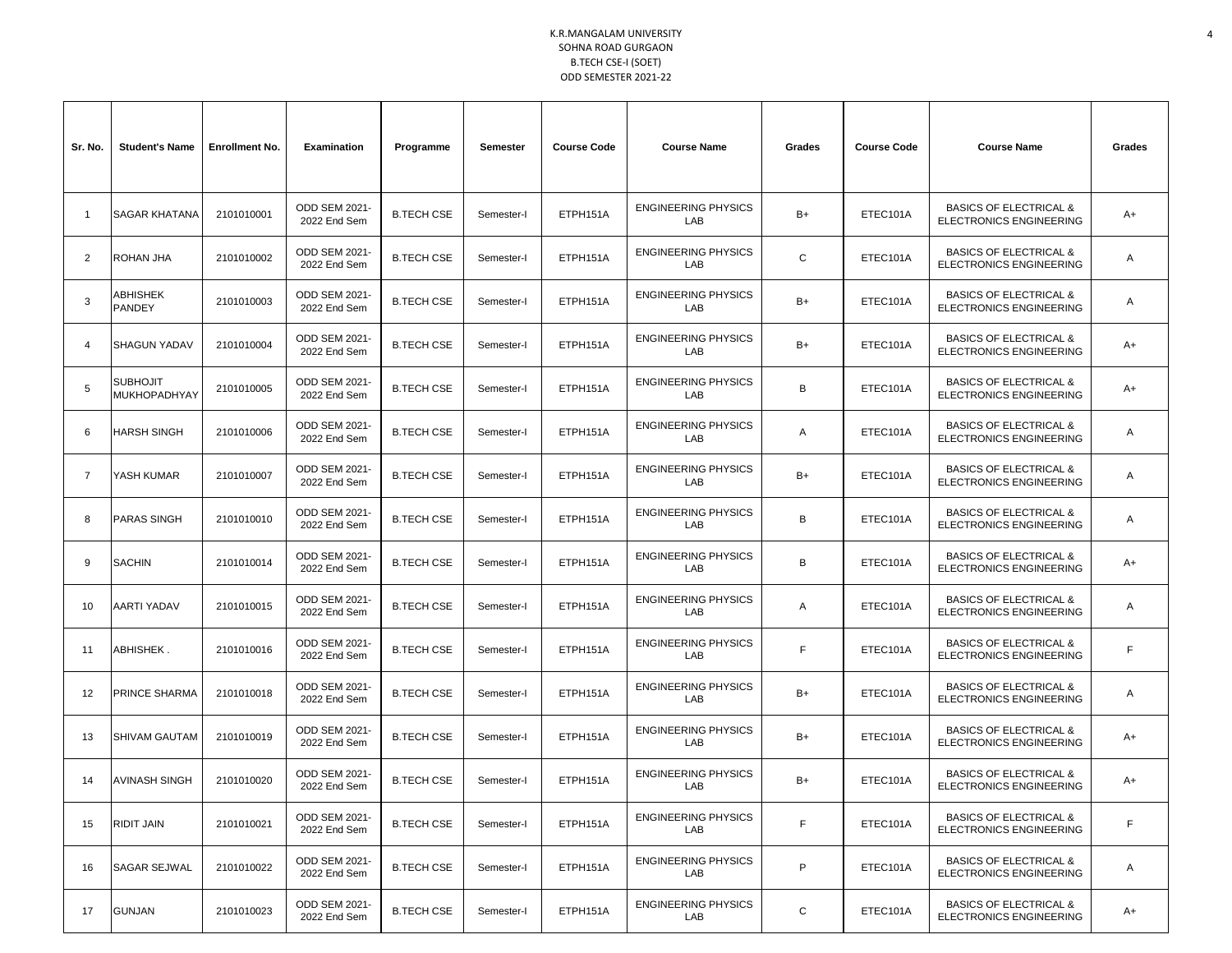| Sr. No. | <b>Student's Name</b>             | <b>Enrollment No.</b> | <b>Examination</b>                   | Programme         | Semester   | <b>Course Code</b> | <b>Course Name</b>                                    | Grades | <b>Course Code</b>                                           | <b>Course Name</b>                                                  | Grades |
|---------|-----------------------------------|-----------------------|--------------------------------------|-------------------|------------|--------------------|-------------------------------------------------------|--------|--------------------------------------------------------------|---------------------------------------------------------------------|--------|
| 18      | ABHIRAM<br>RAJESH                 | 2101010024            | ODD SEM 2021-<br>2022 End Sem        | <b>B.TECH CSE</b> | Semester-I | ETPH151A           | <b>ENGINEERING PHYSICS</b><br>LAB                     | P      | ETEC101A                                                     | <b>BASICS OF ELECTRICAL &amp;</b><br><b>ELECTRONICS ENGINEERING</b> | A+     |
| 19      | MANAS KUMAR<br><b>MISHRA</b>      | 2101010025            | ODD SEM 2021-<br>2022 End Sem        | <b>B.TECH CSE</b> | Semester-I | ETPH151A           | <b>ENGINEERING PHYSICS</b><br>LAB                     | $B+$   | ETEC101A                                                     | <b>BASICS OF ELECTRICAL &amp;</b><br><b>ELECTRONICS ENGINEERING</b> | Α      |
| 20      | AARAB<br>NISHCHAL                 | 2101010026            | ODD SEM 2021-<br>2022 End Sem        | <b>B.TECH CSE</b> | Semester-I | ETPH151A           | <b>ENGINEERING PHYSICS</b><br>LAB                     | B      | ETEC101A                                                     | <b>BASICS OF ELECTRICAL &amp;</b><br><b>ELECTRONICS ENGINEERING</b> | A+     |
| 21      | HARDHIK ARORA                     | 2101010027            | ODD SEM 2021-<br>2022 End Sem        | <b>B.TECH CSE</b> | Semester-I | ETPH151A           | <b>ENGINEERING PHYSICS</b><br>LAB                     | Α      | ETEC101A                                                     | <b>BASICS OF ELECTRICAL &amp;</b><br><b>ELECTRONICS ENGINEERING</b> | A+     |
| 22      | <b>OKESH</b>                      | 2101010028            | ODD SEM 2021-<br>2022 End Sem        | <b>B.TECH CSE</b> | Semester-I | ETPH151A           | <b>ENGINEERING PHYSICS</b><br>LAB                     | Α      | ETEC101A                                                     | <b>BASICS OF ELECTRICAL &amp;</b><br>ELECTRONICS ENGINEERING        | A+     |
| 23      | <b>SHIVAM KUMAR</b><br><b>RAY</b> | 2101010029            | <b>ODD SEM 2021-</b><br>2022 End Sem | <b>B.TECH CSE</b> | Semester-I |                    | <b>RESULT WITH HELD</b>                               |        |                                                              |                                                                     |        |
| 24      | ADARSH SINGH                      | 2101010030            | ODD SEM 2021-<br>2022 End Sem        | <b>B.TECH CSE</b> | Semester-I | ETPH151A           | <b>ENGINEERING PHYSICS</b><br>LAB                     | F.     | ETEC101A                                                     | <b>BASICS OF ELECTRICAL &amp;</b><br><b>ELECTRONICS ENGINEERING</b> | P      |
| 25      | <b>ARYAN PRATAP</b>               | 2101010031            | ODD SEM 2021-<br>2022 End Sem        | <b>B.TECH CSE</b> | Semester-I | ETPH151A           | <b>ENGINEERING PHYSICS</b><br>LAB                     | $B+$   | ETEC101A                                                     | <b>BASICS OF ELECTRICAL &amp;</b><br>ELECTRONICS ENGINEERING        | A+     |
| 26      | <b>BHANU PRAKASH</b>              | 2101010032            | ODD SEM 2021-<br>2022 End Sem        | <b>B.TECH CSE</b> | Semester-I | ETPH151A           | <b>ENGINEERING PHYSICS</b><br>LAB                     | B+     | ETEC101A                                                     | <b>BASICS OF ELECTRICAL &amp;</b><br>ELECTRONICS ENGINEERING        | A      |
| 27      | <b>DEVEN SHARMA</b>               | 2101010033            | ODD SEM 2021-<br>2022 End Sem        | <b>B.TECH CSE</b> | Semester-I | ETPH151A           | <b>ENGINEERING PHYSICS</b><br>LAB                     | F      | ETEC101A                                                     | <b>BASICS OF ELECTRICAL &amp;</b><br><b>ELECTRONICS ENGINEERING</b> | Α      |
| 28      | <b>SUNNY VERMA</b>                | 2101010034            | ODD SEM 2021-<br>2022 End Sem        | <b>B.TECH CSE</b> | Semester-I | ETPH151A           | <b>ENGINEERING PHYSICS</b><br>LAB                     | F.     | ETEC101A                                                     | <b>BASICS OF ELECTRICAL &amp;</b><br><b>ELECTRONICS ENGINEERING</b> | Α      |
| 29      | SAURAV.                           | 2101010035            | ODD SEM 2021-<br>2022 End Sem        | <b>B.TECH CSE</b> | Semester-I | ETPH151A           | <b>ENGINEERING PHYSICS</b><br>LAB                     | B+     | ETEC101A                                                     | <b>BASICS OF ELECTRICAL &amp;</b><br>ELECTRONICS ENGINEERING        | A+     |
| 30      | HIMANSHU<br><b>SINGH</b>          | 2101010037            | ODD SEM 2021-<br>2022 End Sem        | <b>B.TECH CSE</b> | Semester-I | ETPH151A           | <b>ENGINEERING PHYSICS</b><br>LAB                     | $B+$   | ETEC101A                                                     | <b>BASICS OF ELECTRICAL &amp;</b><br>ELECTRONICS ENGINEERING        | Α      |
| 31      | <b>SWETA RAWAT</b>                | 2101010039            | ODD SEM 2021-<br>2022 End Sem        | <b>B.TECH CSE</b> | Semester-I |                    |                                                       |        | <b>RESULT WITH HELD</b>                                      |                                                                     |        |
| 32      | UTKARSH<br>SHARMA                 | 2101010040            | ODD SEM 2021-<br>2022 End Sem        | <b>B.TECH CSE</b> | Semester-I | ETPH151A           | <b>ENGINEERING PHYSICS</b><br>LAB                     | $B+$   | ETEC101A                                                     | <b>BASICS OF ELECTRICAL &amp;</b><br><b>ELECTRONICS ENGINEERING</b> | A      |
| 33      | SANJANA<br>KUMARI                 | 2101010041            | ODD SEM 2021-<br>2022 End Sem        | <b>B.TECH CSE</b> | Semester-I | ETPH151A           | <b>ENGINEERING PHYSICS</b><br>LAB                     | В      | ETEC101A                                                     | <b>BASICS OF ELECTRICAL &amp;</b><br>ELECTRONICS ENGINEERING        | A+     |
| 34      | PRINCE SIROHI                     | 2101010045            | ODD SEM 2021-<br>2022 End Sem        | <b>B.TECH CSE</b> | Semester-I | ETPH151A           | <b>ENGINEERING PHYSICS</b><br>$B+$<br>ETEC101A<br>LAB |        | <b>BASICS OF ELECTRICAL &amp;</b><br>ELECTRONICS ENGINEERING | A+                                                                  |        |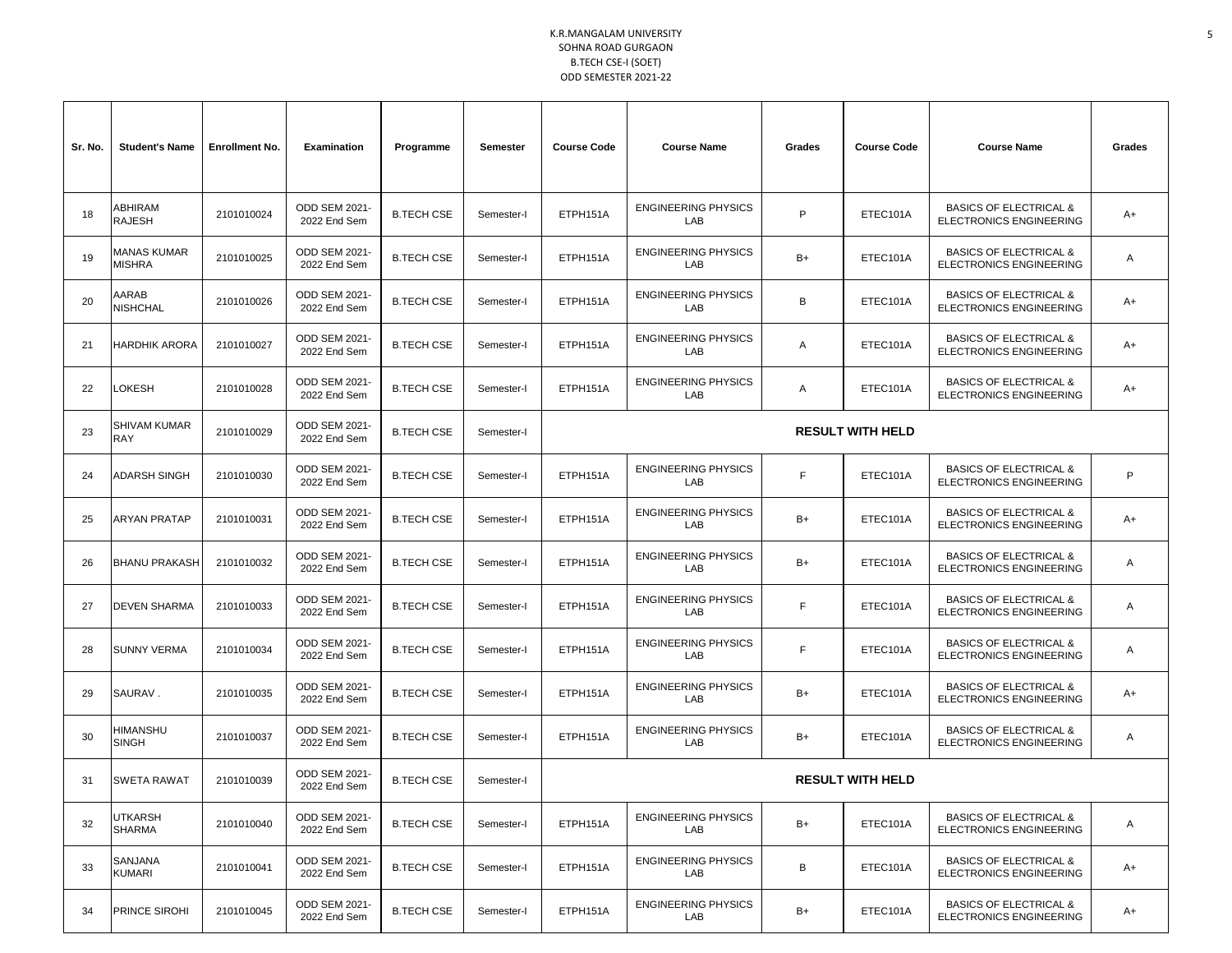| Sr. No. | <b>Student's Name</b>     | <b>Enrollment No.</b> | <b>Examination</b>                   | Programme         | Semester   | <b>Course Code</b><br><b>Course Name</b>                                                       |                                   | <b>Grades</b>                     | <b>Course Code</b>      | <b>Course Name</b>                                                  | <b>Grades</b>                     |
|---------|---------------------------|-----------------------|--------------------------------------|-------------------|------------|------------------------------------------------------------------------------------------------|-----------------------------------|-----------------------------------|-------------------------|---------------------------------------------------------------------|-----------------------------------|
| 35      | <b>SOHIL KHAN</b>         | 2101010049            | ODD SEM 2021-<br>2022 End Sem        | <b>B.TECH CSE</b> | Semester-I | ETPH151A                                                                                       | <b>ENGINEERING PHYSICS</b><br>LAB | F                                 | ETEC101A                | <b>BASICS OF ELECTRICAL &amp;</b><br><b>ELECTRONICS ENGINEERING</b> | F                                 |
| 36      | NITIN YADAV               | 2101010050            | ODD SEM 2021-<br>2022 End Sem        | <b>B.TECH CSE</b> | Semester-I | ETPH151A                                                                                       | <b>ENGINEERING PHYSICS</b><br>LAB | B                                 | ETEC101A                | <b>BASICS OF ELECTRICAL &amp;</b><br><b>ELECTRONICS ENGINEERING</b> | Α                                 |
| 37      | <b>GAUTAM</b><br>AGGARWAL | 2101010051            | <b>ODD SEM 2021-</b><br>2022 End Sem | <b>B.TECH CSE</b> | Semester-I |                                                                                                |                                   |                                   | <b>RESULT WITH HELD</b> |                                                                     |                                   |
| 38      | ARYAN MISHRA              | 2101010052            | <b>ODD SEM 2021-</b><br>2022 End Sem | <b>B.TECH CSE</b> | Semester-I | ETPH151A                                                                                       | <b>ENGINEERING PHYSICS</b><br>LAB | Α                                 | ETEC101A                | <b>BASICS OF ELECTRICAL &amp;</b><br><b>ELECTRONICS ENGINEERING</b> | WH                                |
| 39      | <b>ANKIT NAIR</b>         | 2101010053            | <b>ODD SEM 2021-</b><br>2022 End Sem | <b>B.TECH CSE</b> | Semester-I | ETPH151A                                                                                       | <b>ENGINEERING PHYSICS</b><br>LAB | <b>RESULT WITH</b><br><b>HELD</b> | ETEC101A                | <b>BASICS OF ELECTRICAL &amp;</b><br><b>ELECTRONICS ENGINEERING</b> | WH                                |
| 40      | Devesh Tiwari             | 2101010054            | ODD SEM 2021-<br>2022 End Sem        | <b>B.TECH CSE</b> | Semester-I | ETPH151A                                                                                       | <b>ENGINEERING PHYSICS</b><br>LAB | <b>RESULT WITH</b><br><b>HELD</b> | ETEC101A                | <b>BASICS OF ELECTRICAL &amp;</b><br><b>ELECTRONICS ENGINEERING</b> | WH                                |
| 41      | Jyoti goel                | 2101010056            | ODD SEM 2021-<br>2022 End Sem        | <b>B.TECH CSE</b> | Semester-I |                                                                                                |                                   |                                   | <b>RESULT WITH HELD</b> |                                                                     |                                   |
| 42      | LoveKesh .                | 2101010058            | ODD SEM 2021-<br>2022 End Sem        | <b>B.TECH CSE</b> | Semester-I | ETPH151A                                                                                       | <b>ENGINEERING PHYSICS</b><br>LAB | <b>RESULT WITH</b><br><b>HELD</b> | ETEC101A                | <b>BASICS OF ELECTRICAL &amp;</b><br><b>ELECTRONICS ENGINEERING</b> | WH                                |
| 43      | <b>VIPUL JHA</b>          | 2101010059            | ODD SEM 2021-<br>2022 End Sem        | <b>B.TECH CSE</b> | Semester-I | ETPH151A                                                                                       | <b>ENGINEERING PHYSICS</b><br>LAB | <b>RESULT WITH</b><br><b>HELD</b> | ETEC101A                | <b>BASICS OF ELECTRICAL &amp;</b><br><b>ELECTRONICS ENGINEERING</b> | WH                                |
| 44      | Anil panth                | 2101010060            | ODD SEM 2021-<br>2022 End Sem        | <b>B.TECH CSE</b> | Semester-I | ETPH151A                                                                                       | <b>ENGINEERING PHYSICS</b><br>LAB | <b>RESULT WITH</b><br><b>HELD</b> | ETEC101A                | <b>BASICS OF ELECTRICAL &amp;</b><br><b>ELECTRONICS ENGINEERING</b> | WH                                |
| 45      | Chandrashekhar<br>Bhati   | 2101010061            | <b>ODD SEM 2021-</b><br>2022 End Sem | <b>B.TECH CSE</b> | Semester-I | <b>RESULT WITH HELD</b>                                                                        |                                   |                                   |                         |                                                                     |                                   |
| 46      | <b>RAUNAK KUMAR</b>       | 2101010062            | <b>ODD SEM 2021-</b><br>2022 End Sem | <b>B.TECH CSE</b> | Semester-I | <b>RESULT WITH</b><br><b>ENGINEERING PHYSICS</b><br>ETPH151A<br>ETEC101A<br>LAB<br><b>HELD</b> |                                   |                                   |                         | <b>BASICS OF ELECTRICAL &amp;</b><br><b>ELECTRONICS ENGINEERING</b> | <b>RESULT WITH</b><br><b>HELD</b> |
| 47      | YASHIKA GUPTA             | 2101730054            | <b>ODD SEM 2021-</b><br>2022 End Sem | <b>B.TECH CSE</b> | Semester-I | <b>ENGINEERING PHYSICS</b><br>ETPH151A<br>ETEC101A<br>Α<br>LAB                                 |                                   |                                   |                         | <b>BASICS OF ELECTRICAL &amp;</b><br><b>ELECTRONICS ENGINEERING</b> | A+                                |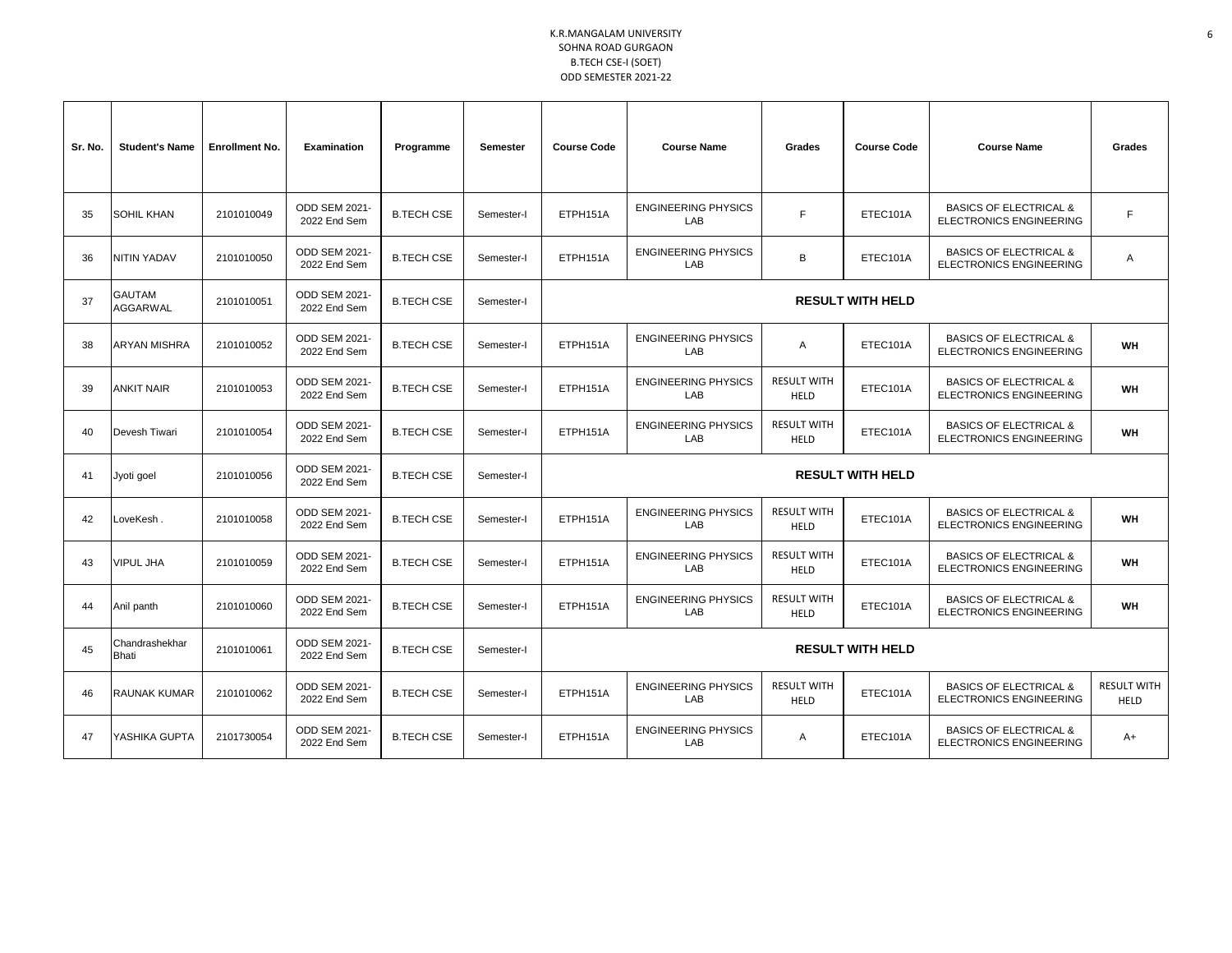| Sr. No.        | <b>Student's Name</b>                  | <b>Enrollment No.</b> | <b>Examination</b>                   | Programme         | Semester   | <b>Course Code</b> | <b>Course Name</b>                                                      | Grades | <b>Course Code</b> | <b>Course Name</b>                                | Grades       |
|----------------|----------------------------------------|-----------------------|--------------------------------------|-------------------|------------|--------------------|-------------------------------------------------------------------------|--------|--------------------|---------------------------------------------------|--------------|
| $\mathbf{1}$   | <b>SAGAR KHATANA</b>                   | 2101010001            | ODD SEM 2021-<br>2022 End Sem        | <b>B.TECH CSE</b> | Semester-I | ETEC151A           | <b>BASICS OF ELECTRICAL &amp;</b><br>ELECTRONICS ENGINEERING LAB        | A      | ETME101A           | <b>BASICS OF MECHANICAL</b><br><b>ENGINEERING</b> | C            |
| 2              | ROHAN JHA                              | 2101010002            | <b>ODD SEM 2021-</b><br>2022 End Sem | <b>B.TECH CSE</b> | Semester-I | ETEC151A           | <b>BASICS OF ELECTRICAL &amp;</b><br><b>ELECTRONICS ENGINEERING LAB</b> | A      | ETME101A           | <b>BASICS OF MECHANICAL</b><br><b>ENGINEERING</b> | P            |
| 3              | ABHISHEK<br>PANDEY                     | 2101010003            | ODD SEM 2021-<br>2022 End Sem        | <b>B.TECH CSE</b> | Semester-I | ETEC151A           | <b>BASICS OF ELECTRICAL &amp;</b><br>ELECTRONICS ENGINEERING LAB        | A      | ETME101A           | <b>BASICS OF MECHANICAL</b><br><b>ENGINEERING</b> | $B+$         |
| $\overline{4}$ | <b>SHAGUN YADAV</b>                    | 2101010004            | ODD SEM 2021-<br>2022 End Sem        | <b>B.TECH CSE</b> | Semester-I | ETEC151A           | <b>BASICS OF ELECTRICAL &amp;</b><br>ELECTRONICS ENGINEERING LAB        | A+     | ETME101A           | <b>BASICS OF MECHANICAL</b><br><b>ENGINEERING</b> | C            |
| 5              | <b>SUBHOJIT</b><br><b>MUKHOPADHYAY</b> | 2101010005            | <b>ODD SEM 2021-</b><br>2022 End Sem | <b>B.TECH CSE</b> | Semester-I | ETEC151A           | <b>BASICS OF ELECTRICAL &amp;</b><br>ELECTRONICS ENGINEERING LAB        | A      | ETME101A           | <b>BASICS OF MECHANICAL</b><br><b>ENGINEERING</b> | B            |
| 6              | <b>HARSH SINGH</b>                     | 2101010006            | ODD SEM 2021-<br>2022 End Sem        | <b>B.TECH CSE</b> | Semester-I | ETEC151A           | <b>BASICS OF ELECTRICAL &amp;</b><br>ELECTRONICS ENGINEERING LAB        | A      | ETME101A           | <b>BASICS OF MECHANICAL</b><br><b>ENGINEERING</b> | $\mathsf{C}$ |
| $\overline{7}$ | YASH KUMAR                             | 2101010007            | ODD SEM 2021-<br>2022 End Sem        | <b>B.TECH CSE</b> | Semester-I | ETEC151A           | <b>BASICS OF ELECTRICAL &amp;</b><br>ELECTRONICS ENGINEERING LAB        | A      | ETME101A           | <b>BASICS OF MECHANICAL</b><br><b>ENGINEERING</b> | P            |
| 8              | <b>PARAS SINGH</b>                     | 2101010010            | ODD SEM 2021-<br>2022 End Sem        | <b>B.TECH CSE</b> | Semester-I | ETEC151A           | <b>BASICS OF ELECTRICAL &amp;</b><br>ELECTRONICS ENGINEERING LAB        | A      | ETME101A           | <b>BASICS OF MECHANICAL</b><br><b>ENGINEERING</b> | C            |
| 9              | <b>SACHIN</b>                          | 2101010014            | ODD SEM 2021-<br>2022 End Sem        | <b>B.TECH CSE</b> | Semester-I | ETEC151A           | <b>BASICS OF ELECTRICAL &amp;</b><br>ELECTRONICS ENGINEERING LAB        | A      | ETME101A           | <b>BASICS OF MECHANICAL</b><br><b>ENGINEERING</b> | C            |
| 10             | AARTI YADAV                            | 2101010015            | ODD SEM 2021-<br>2022 End Sem        | <b>B.TECH CSE</b> | Semester-I | ETEC151A           | <b>BASICS OF ELECTRICAL &amp;</b><br>ELECTRONICS ENGINEERING LAB        | A+     | ETME101A           | <b>BASICS OF MECHANICAL</b><br><b>ENGINEERING</b> | A+           |
| 11             | ABHISHEK.                              | 2101010016            | ODD SEM 2021-<br>2022 End Sem        | <b>B.TECH CSE</b> | Semester-I | ETEC151A           | <b>BASICS OF ELECTRICAL &amp;</b><br>ELECTRONICS ENGINEERING LAB        | A+     | ETME101A           | <b>BASICS OF MECHANICAL</b><br><b>ENGINEERING</b> | F.           |
| 12             | PRINCE SHARMA                          | 2101010018            | ODD SEM 2021-<br>2022 End Sem        | <b>B.TECH CSE</b> | Semester-I | ETEC151A           | <b>BASICS OF ELECTRICAL &amp;</b><br>ELECTRONICS ENGINEERING LAB        | A      | ETME101A           | <b>BASICS OF MECHANICAL</b><br><b>ENGINEERING</b> | P            |
| 13             | <b>SHIVAM GAUTAM</b>                   | 2101010019            | ODD SEM 2021-<br>2022 End Sem        | <b>B.TECH CSE</b> | Semester-I | ETEC151A           | <b>BASICS OF ELECTRICAL &amp;</b><br>ELECTRONICS ENGINEERING LAB        | A+     | ETME101A           | <b>BASICS OF MECHANICAL</b><br><b>ENGINEERING</b> | B+           |
| 14             | <b>AVINASH SINGH</b>                   | 2101010020            | ODD SEM 2021-<br>2022 End Sem        | <b>B.TECH CSE</b> | Semester-I | ETEC151A           | <b>BASICS OF ELECTRICAL &amp;</b><br>ELECTRONICS ENGINEERING LAB        | A      | ETME101A           | <b>BASICS OF MECHANICAL</b><br><b>ENGINEERING</b> | P            |
| 15             | <b>RIDIT JAIN</b>                      | 2101010021            | ODD SEM 2021-<br>2022 End Sem        | <b>B.TECH CSE</b> | Semester-I | ETEC151A           | <b>BASICS OF ELECTRICAL &amp;</b><br>ELECTRONICS ENGINEERING LAB        | A+     | ETME101A           | <b>BASICS OF MECHANICAL</b><br><b>ENGINEERING</b> | F.           |
| 16             | SAGAR SEJWAL                           | 2101010022            | ODD SEM 2021-<br>2022 End Sem        | <b>B.TECH CSE</b> | Semester-I | ETEC151A           | <b>BASICS OF ELECTRICAL &amp;</b><br>ELECTRONICS ENGINEERING LAB        | Α      | ETME101A           | <b>BASICS OF MECHANICAL</b><br><b>ENGINEERING</b> | $\mathsf F$  |
| 17             | <b>GUNJAN</b>                          | 2101010023            | ODD SEM 2021-<br>2022 End Sem        | <b>B.TECH CSE</b> | Semester-I | ETEC151A           | <b>BASICS OF ELECTRICAL &amp;</b><br>ELECTRONICS ENGINEERING LAB        | A+     | ETME101A           | <b>BASICS OF MECHANICAL</b><br><b>ENGINEERING</b> | C            |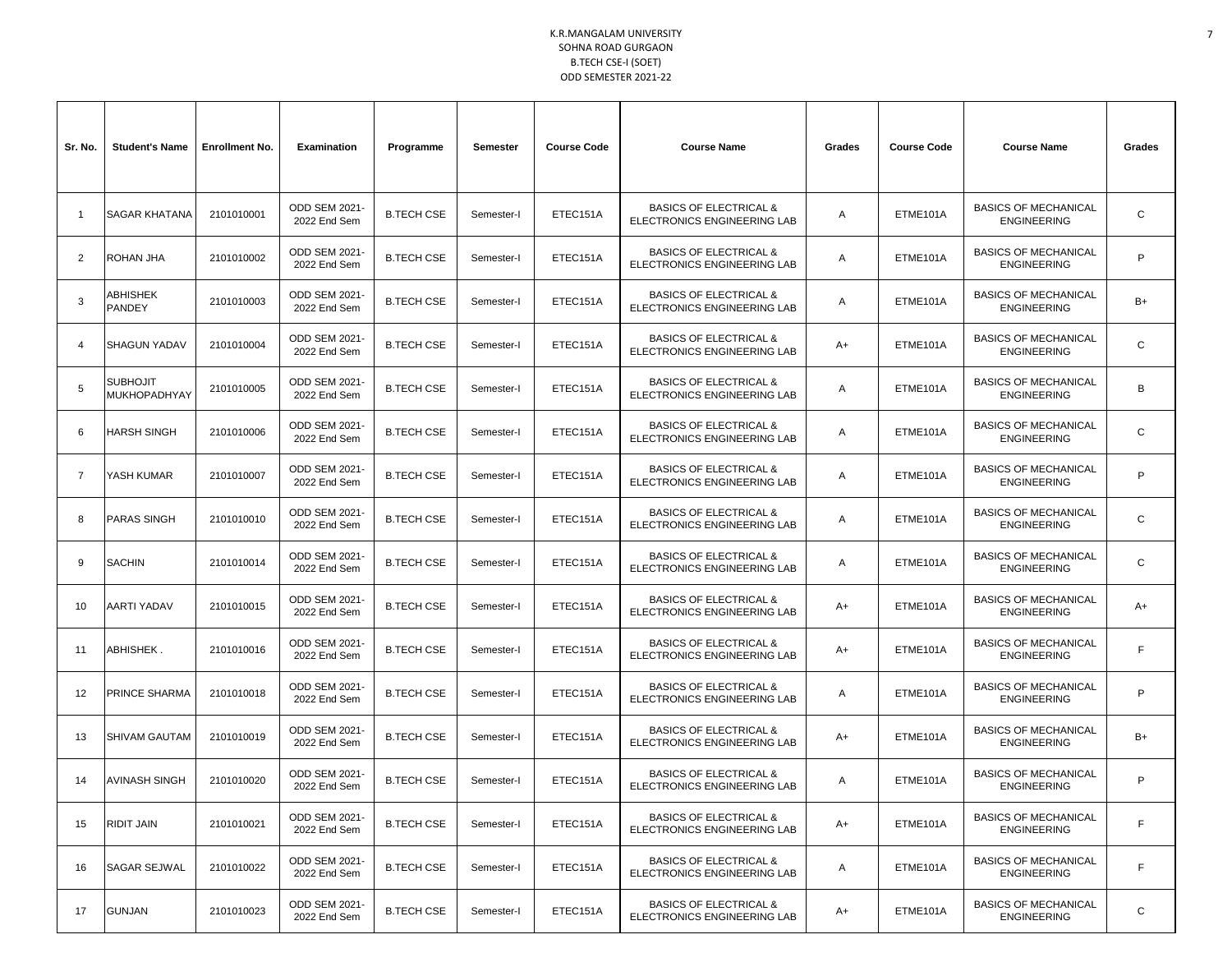| Sr. No. | <b>Student's Name</b>      | <b>Enrollment No.</b> | <b>Examination</b>                   | Programme         | Semester   | <b>Course Code</b> | <b>Course Name</b>                                               | Grades                  | <b>Course Code</b> | <b>Course Name</b>                                | Grades |
|---------|----------------------------|-----------------------|--------------------------------------|-------------------|------------|--------------------|------------------------------------------------------------------|-------------------------|--------------------|---------------------------------------------------|--------|
| 18      | ABHIRAM<br>RAJESH          | 2101010024            | <b>ODD SEM 2021-</b><br>2022 End Sem | <b>B.TECH CSE</b> | Semester-I | ETEC151A           | <b>BASICS OF ELECTRICAL &amp;</b><br>ELECTRONICS ENGINEERING LAB | A+                      | ETME101A           | <b>BASICS OF MECHANICAL</b><br><b>ENGINEERING</b> | P      |
| 19      | MANAS KUMAR<br>MISHRA      | 2101010025            | ODD SEM 2021-<br>2022 End Sem        | <b>B.TECH CSE</b> | Semester-I | ETEC151A           | <b>BASICS OF ELECTRICAL &amp;</b><br>ELECTRONICS ENGINEERING LAB | A                       | ETME101A           | <b>BASICS OF MECHANICAL</b><br><b>ENGINEERING</b> | P      |
| 20      | AARAB<br>NISHCHAL          | 2101010026            | ODD SEM 2021-<br>2022 End Sem        | <b>B.TECH CSE</b> | Semester-I | ETEC151A           | <b>BASICS OF ELECTRICAL &amp;</b><br>ELECTRONICS ENGINEERING LAB | A+                      | ETME101A           | <b>BASICS OF MECHANICAL</b><br><b>ENGINEERING</b> | C      |
| 21      | HARDHIK ARORA              | 2101010027            | <b>ODD SEM 2021-</b><br>2022 End Sem | <b>B.TECH CSE</b> | Semester-I | ETEC151A           | <b>BASICS OF ELECTRICAL &amp;</b><br>ELECTRONICS ENGINEERING LAB | A                       | ETME101A           | <b>BASICS OF MECHANICAL</b><br><b>ENGINEERING</b> | C      |
| 22      | <b>OKESH</b>               | 2101010028            | <b>ODD SEM 2021-</b><br>2022 End Sem | <b>B.TECH CSE</b> | Semester-I | ETEC151A           | <b>BASICS OF ELECTRICAL &amp;</b><br>ELECTRONICS ENGINEERING LAB | A+                      | ETME101A           | <b>BASICS OF MECHANICAL</b><br><b>ENGINEERING</b> | P      |
| 23      | <b>SHIVAM KUMAR</b><br>RAY | 2101010029            | <b>ODD SEM 2021-</b><br>2022 End Sem | <b>B.TECH CSE</b> | Semester-I |                    |                                                                  | <b>RESULT WITH HELD</b> |                    |                                                   |        |
| 24      | <b>ADARSH SINGH</b>        | 2101010030            | <b>ODD SEM 2021-</b><br>2022 End Sem | <b>B.TECH CSE</b> | Semester-I | ETEC151A           | <b>BASICS OF ELECTRICAL &amp;</b><br>ELECTRONICS ENGINEERING LAB | A                       | ETME101A           | <b>BASICS OF MECHANICAL</b><br><b>ENGINEERING</b> | F.     |
| 25      | ARYAN PRATAP               | 2101010031            | <b>ODD SEM 2021-</b><br>2022 End Sem | <b>B.TECH CSE</b> | Semester-I | ETEC151A           | <b>BASICS OF ELECTRICAL &amp;</b><br>ELECTRONICS ENGINEERING LAB | A+                      | ETME101A           | <b>BASICS OF MECHANICAL</b><br><b>ENGINEERING</b> | B      |
| 26      | <b>BHANU PRAKASH</b>       | 2101010032            | ODD SEM 2021-<br>2022 End Sem        | <b>B.TECH CSE</b> | Semester-I | ETEC151A           | <b>BASICS OF ELECTRICAL &amp;</b><br>ELECTRONICS ENGINEERING LAB | A                       | ETME101A           | <b>BASICS OF MECHANICAL</b><br><b>ENGINEERING</b> | C      |
| 27      | <b>DEVEN SHARMA</b>        | 2101010033            | ODD SEM 2021-<br>2022 End Sem        | <b>B.TECH CSE</b> | Semester-I | ETEC151A           | <b>BASICS OF ELECTRICAL &amp;</b><br>ELECTRONICS ENGINEERING LAB | A                       | ETME101A           | <b>BASICS OF MECHANICAL</b><br><b>ENGINEERING</b> | F.     |
| 28      | <b>SUNNY VERMA</b>         | 2101010034            | <b>ODD SEM 2021-</b><br>2022 End Sem | <b>B.TECH CSE</b> | Semester-I | ETEC151A           | <b>BASICS OF ELECTRICAL &amp;</b><br>ELECTRONICS ENGINEERING LAB | A                       | ETME101A           | <b>BASICS OF MECHANICAL</b><br><b>ENGINEERING</b> | P      |
| 29      | SAURAV.                    | 2101010035            | <b>ODD SEM 2021-</b><br>2022 End Sem | <b>B.TECH CSE</b> | Semester-I | ETEC151A           | <b>BASICS OF ELECTRICAL &amp;</b><br>ELECTRONICS ENGINEERING LAB | A                       | ETME101A           | <b>BASICS OF MECHANICAL</b><br><b>ENGINEERING</b> | F.     |
| 30      | HIMANSHU<br>SINGH          | 2101010037            | ODD SEM 2021-<br>2022 End Sem        | <b>B.TECH CSE</b> | Semester-I | ETEC151A           | <b>BASICS OF ELECTRICAL &amp;</b><br>ELECTRONICS ENGINEERING LAB | A                       | ETME101A           | <b>BASICS OF MECHANICAL</b><br><b>ENGINEERING</b> | P      |
| 31      | <b>SWETA RAWAT</b>         | 2101010039            | ODD SEM 2021-<br>2022 End Sem        | <b>B.TECH CSE</b> | Semester-I |                    |                                                                  | <b>RESULT WITH HELD</b> |                    |                                                   |        |
| 32      | UTKARSH<br><b>SHARMA</b>   | 2101010040            | ODD SEM 2021-<br>2022 End Sem        | <b>B.TECH CSE</b> | Semester-I | ETEC151A           | <b>BASICS OF ELECTRICAL &amp;</b><br>ELECTRONICS ENGINEERING LAB | A+                      | ETME101A           | <b>BASICS OF MECHANICAL</b><br><b>ENGINEERING</b> | В      |
| 33      | SANJANA<br>KUMARI          | 2101010041            | ODD SEM 2021-<br>2022 End Sem        | <b>B.TECH CSE</b> | Semester-I | ETEC151A           | <b>BASICS OF ELECTRICAL &amp;</b><br>ELECTRONICS ENGINEERING LAB | Α                       | ETME101A           | <b>BASICS OF MECHANICAL</b><br><b>ENGINEERING</b> | B      |
| 34      | PRINCE SIROHI              | 2101010045            | ODD SEM 2021-<br>2022 End Sem        | <b>B.TECH CSE</b> | Semester-I | ETEC151A           | <b>BASICS OF ELECTRICAL &amp;</b><br>ELECTRONICS ENGINEERING LAB | A+                      | ETME101A           | <b>BASICS OF MECHANICAL</b><br><b>ENGINEERING</b> | B      |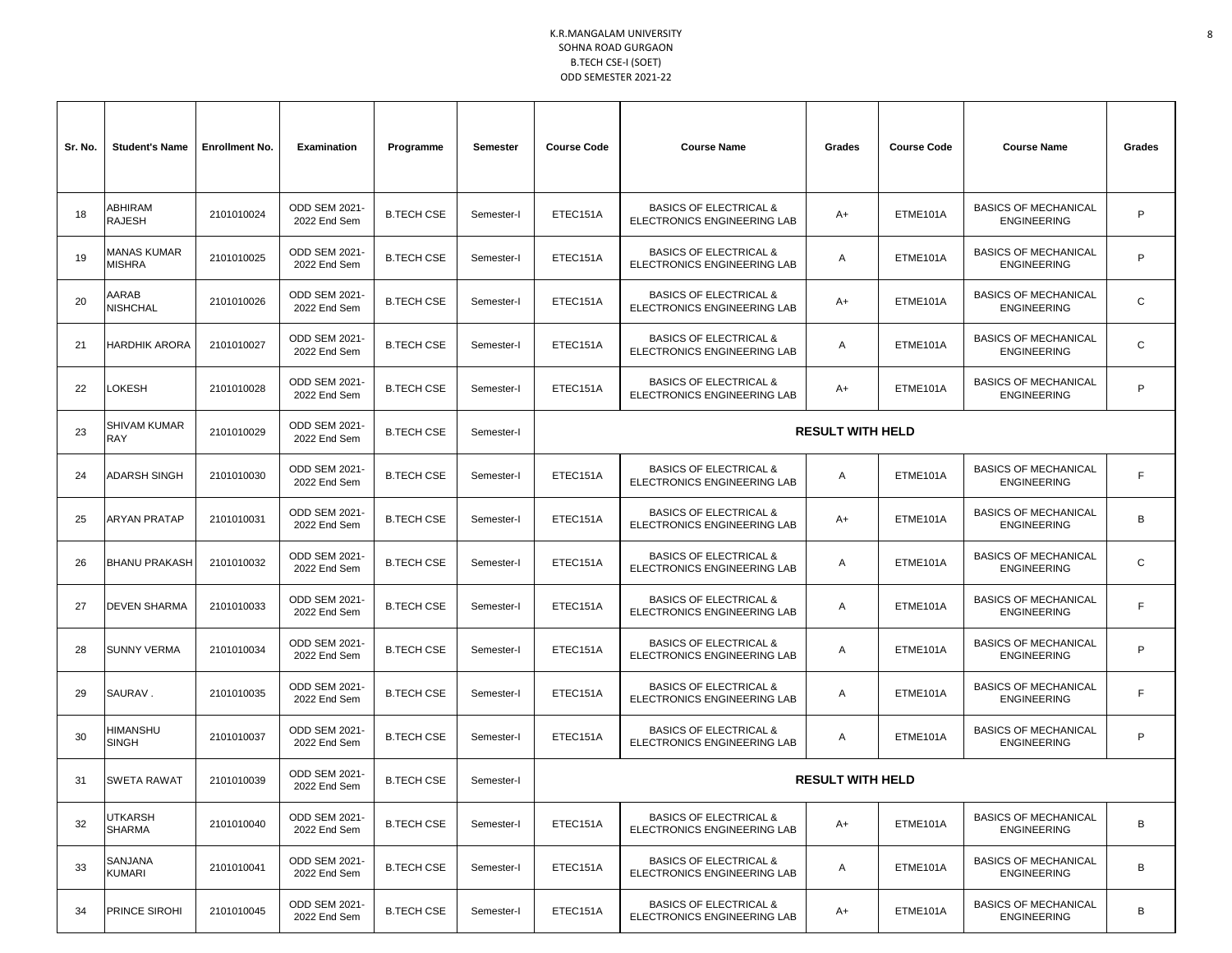| Sr. No. | <b>Student's Name</b>     | <b>Enrollment No.</b> | <b>Examination</b>                   | Programme         | Semester   | <b>Course Code</b><br><b>Course Name</b>                                            |                                                                         | <b>Grades</b>           | <b>Course Code</b> | <b>Course Name</b>                                | Grades      |
|---------|---------------------------|-----------------------|--------------------------------------|-------------------|------------|-------------------------------------------------------------------------------------|-------------------------------------------------------------------------|-------------------------|--------------------|---------------------------------------------------|-------------|
| 35      | SOHIL KHAN                | 2101010049            | ODD SEM 2021-<br>2022 End Sem        | <b>B.TECH CSE</b> | Semester-I | ETEC151A                                                                            | <b>BASICS OF ELECTRICAL &amp;</b><br><b>ELECTRONICS ENGINEERING LAB</b> | A+                      | ETME101A           | <b>BASICS OF MECHANICAL</b><br><b>ENGINEERING</b> | F.          |
| 36      | NITIN YADAV               | 2101010050            | ODD SEM 2021-<br>2022 End Sem        | <b>B.TECH CSE</b> | Semester-I | ETEC151A                                                                            | <b>BASICS OF ELECTRICAL &amp;</b><br><b>ELECTRONICS ENGINEERING LAB</b> | A                       | ETME101A           | <b>BASICS OF MECHANICAL</b><br><b>ENGINEERING</b> | $B+$        |
| 37      | <b>GAUTAM</b><br>AGGARWAL | 2101010051            | <b>ODD SEM 2021-</b><br>2022 End Sem | <b>B.TECH CSE</b> | Semester-I |                                                                                     |                                                                         | <b>RESULT WITH HELD</b> |                    |                                                   |             |
| 38      | <b>ARYAN MISHRA</b>       | 2101010052            | ODD SEM 2021-<br>2022 End Sem        | <b>B.TECH CSE</b> | Semester-I | ETEC151A                                                                            | <b>BASICS OF ELECTRICAL &amp;</b><br>ELECTRONICS ENGINEERING LAB        | A+                      | ETME101A           | <b>BASICS OF MECHANICAL</b><br><b>ENGINEERING</b> | $B+$        |
| 39      | <b>ANKIT NAIR</b>         | 2101010053            | <b>ODD SEM 2021-</b><br>2022 End Sem | <b>B.TECH CSE</b> | Semester-I | ETEC151A                                                                            | <b>BASICS OF ELECTRICAL &amp;</b><br><b>ELECTRONICS ENGINEERING LAB</b> | A                       | ETME101A           | <b>BASICS OF MECHANICAL</b><br><b>ENGINEERING</b> | $\mathsf C$ |
| 40      | Devesh Tiwari             | 2101010054            | ODD SEM 2021-<br>2022 End Sem        | <b>B.TECH CSE</b> | Semester-I | ETEC151A                                                                            | <b>BASICS OF ELECTRICAL &amp;</b><br>ELECTRONICS ENGINEERING LAB        | A                       | ETME101A           | <b>BASICS OF MECHANICAL</b><br><b>ENGINEERING</b> | B           |
| 41      | Jyoti goel                | 2101010056            | <b>ODD SEM 2021-</b><br>2022 End Sem | <b>B.TECH CSE</b> | Semester-I |                                                                                     |                                                                         | <b>RESULT WITH HELD</b> |                    |                                                   |             |
| 42      | LoveKesh .                | 2101010058            | ODD SEM 2021-<br>2022 End Sem        | <b>B.TECH CSE</b> | Semester-I | ETEC151A                                                                            | <b>BASICS OF ELECTRICAL &amp;</b><br>ELECTRONICS ENGINEERING LAB        | A                       | ETME101A           | <b>BASICS OF MECHANICAL</b><br><b>ENGINEERING</b> | F.          |
| 43      | <b>VIPUL JHA</b>          | 2101010059            | <b>ODD SEM 2021-</b><br>2022 End Sem | <b>B.TECH CSE</b> | Semester-I | ETEC151A                                                                            | <b>BASICS OF ELECTRICAL &amp;</b><br>ELECTRONICS ENGINEERING LAB        | A                       | ETME101A           | <b>BASICS OF MECHANICAL</b><br><b>ENGINEERING</b> | P           |
| 44      | Anil panth                | 2101010060            | <b>ODD SEM 2021-</b><br>2022 End Sem | <b>B.TECH CSE</b> | Semester-I | ETEC151A                                                                            | <b>BASICS OF ELECTRICAL &amp;</b><br>ELECTRONICS ENGINEERING LAB        | A                       | ETME101A           | <b>BASICS OF MECHANICAL</b><br><b>ENGINEERING</b> | B           |
| 45      | Chandrashekhar<br>Bhati   | 2101010061            | ODD SEM 2021-<br>2022 End Sem        | <b>B.TECH CSE</b> | Semester-I |                                                                                     |                                                                         | <b>RESULT WITH HELD</b> |                    |                                                   |             |
| 46      | RAUNAK KUMAR              | 2101010062            | <b>ODD SEM 2021-</b><br>2022 End Sem | <b>B.TECH CSE</b> | Semester-I | ETEC151A                                                                            | <b>BASICS OF ELECTRICAL &amp;</b><br>ELECTRONICS ENGINEERING LAB        | A                       | ETME101A           | <b>BASICS OF MECHANICAL</b><br><b>ENGINEERING</b> | F.          |
| 47      | YASHIKA GUPTA             | 2101730054            | <b>ODD SEM 2021-</b><br>2022 End Sem | <b>B.TECH CSE</b> | Semester-I | <b>BASICS OF ELECTRICAL &amp;</b><br>ETEC151A<br><b>ELECTRONICS ENGINEERING LAB</b> |                                                                         | A                       | ETME101A           | <b>BASICS OF MECHANICAL</b><br><b>ENGINEERING</b> | A           |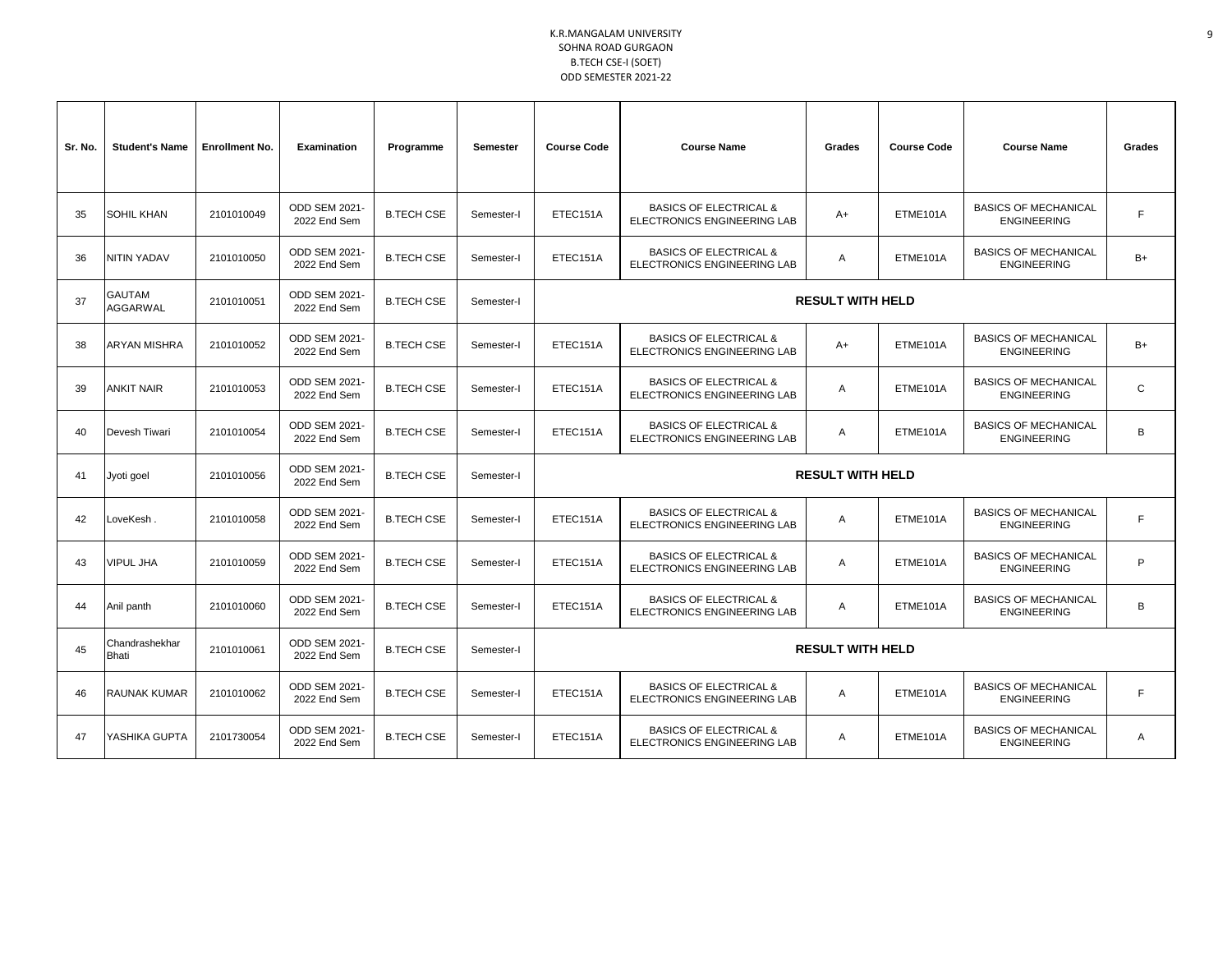| Sr. No.        | <b>Student's Name</b>           | <b>Enrollment No.</b> | <b>Examination</b>                   | Programme         | Semester   | <b>Course Code</b> | <b>Course Name</b>                   | Grades      | <b>Course Code</b> | <b>Course Name</b>                     | Grades      |
|----------------|---------------------------------|-----------------------|--------------------------------------|-------------------|------------|--------------------|--------------------------------------|-------------|--------------------|----------------------------------------|-------------|
| $\mathbf{1}$   | SAGAR KHATANA                   | 2101010001            | ODD SEM 2021-<br>2022 End Sem        | <b>B.TECH CSE</b> | Semester-I | ETPH109A           | <b>ENGINEERING</b><br><b>PHYSICS</b> | B           | UCES125A           | ENVIRONMENTAL<br><b>STUDIES</b>        | P           |
| 2              | ROHAN JHA                       | 2101010002            | ODD SEM 2021-<br>2022 End Sem        | <b>B.TECH CSE</b> | Semester-I | ETPH109A           | <b>ENGINEERING</b><br><b>PHYSICS</b> | B+          | UCES125A           | <b>ENVIRONMENTAL</b><br><b>STUDIES</b> | C           |
| 3              | ABHISHEK<br>PANDEY              | 2101010003            | ODD SEM 2021-<br>2022 End Sem        | <b>B.TECH CSE</b> | Semester-I | ETPH109A           | <b>ENGINEERING</b><br><b>PHYSICS</b> | Α           | UCES125A           | ENVIRONMENTAL<br><b>STUDIES</b>        | C           |
| 4              | <b>SHAGUN YADAV</b>             | 2101010004            | <b>ODD SEM 2021-</b><br>2022 End Sem | <b>B.TECH CSE</b> | Semester-I | ETPH109A           | <b>ENGINEERING</b><br><b>PHYSICS</b> | В           | UCES125A           | ENVIRONMENTAL<br><b>STUDIES</b>        | P           |
| 5              | <b>SUBHOJIT</b><br>MUKHOPADHYAY | 2101010005            | ODD SEM 2021-<br>2022 End Sem        | <b>B.TECH CSE</b> | Semester-I | ETPH109A           | <b>ENGINEERING</b><br><b>PHYSICS</b> | Α           | UCES125A           | <b>ENVIRONMENTAL</b><br><b>STUDIES</b> | P           |
| 6              | <b>HARSH SINGH</b>              | 2101010006            | <b>ODD SEM 2021-</b><br>2022 End Sem | <b>B.TECH CSE</b> | Semester-I | ETPH109A           | <b>ENGINEERING</b><br><b>PHYSICS</b> | Α           | UCES125A           | <b>ENVIRONMENTAL</b><br><b>STUDIES</b> | C           |
| $\overline{7}$ | YASH KUMAR                      | 2101010007            | <b>ODD SEM 2021-</b><br>2022 End Sem | <b>B.TECH CSE</b> | Semester-I | ETPH109A           | <b>ENGINEERING</b><br><b>PHYSICS</b> | C           | UCES125A           | <b>ENVIRONMENTAL</b><br><b>STUDIES</b> | P           |
| 8              | PARAS SINGH                     | 2101010010            | ODD SEM 2021-<br>2022 End Sem        | <b>B.TECH CSE</b> | Semester-I | ETPH109A           | <b>ENGINEERING</b><br><b>PHYSICS</b> | В           | UCES125A           | ENVIRONMENTAL<br><b>STUDIES</b>        | $B+$        |
| 9              | SACHIN                          | 2101010014            | ODD SEM 2021-<br>2022 End Sem        | <b>B.TECH CSE</b> | Semester-I | ETPH109A           | <b>ENGINEERING</b><br><b>PHYSICS</b> | B+          | UCES125A           | <b>ENVIRONMENTAL</b><br><b>STUDIES</b> | P           |
| 10             | AARTI YADAV                     | 2101010015            | ODD SEM 2021-<br>2022 End Sem        | <b>B.TECH CSE</b> | Semester-I | ETPH109A           | <b>ENGINEERING</b><br><b>PHYSICS</b> | Α           | UCES125A           | ENVIRONMENTAL<br><b>STUDIES</b>        | $\mathbf C$ |
| 11             | ABHISHEK.                       | 2101010016            | ODD SEM 2021-<br>2022 End Sem        | <b>B.TECH CSE</b> | Semester-I | ETPH109A           | <b>ENGINEERING</b><br><b>PHYSICS</b> | F           | UCES125A           | <b>ENVIRONMENTAL</b><br><b>STUDIES</b> | F           |
| 12             | PRINCE SHARMA                   | 2101010018            | <b>ODD SEM 2021-</b><br>2022 End Sem | <b>B.TECH CSE</b> | Semester-I | ETPH109A           | <b>ENGINEERING</b><br><b>PHYSICS</b> | C           | UCES125A           | <b>ENVIRONMENTAL</b><br><b>STUDIES</b> | P           |
| 13             | <b>SHIVAM GAUTAM</b>            | 2101010019            | ODD SEM 2021-<br>2022 End Sem        | <b>B.TECH CSE</b> | Semester-I | ETPH109A           | <b>ENGINEERING</b><br><b>PHYSICS</b> | B+          | UCES125A           | ENVIRONMENTAL<br><b>STUDIES</b>        | P           |
| 14             | <b>AVINASH SINGH</b>            | 2101010020            | ODD SEM 2021-<br>2022 End Sem        | <b>B.TECH CSE</b> | Semester-I | ETPH109A           | <b>ENGINEERING</b><br><b>PHYSICS</b> | B+          | UCES125A           | <b>ENVIRONMENTAL</b><br><b>STUDIES</b> | C           |
| 15             | RIDIT JAIN                      | 2101010021            | ODD SEM 2021-<br>2022 End Sem        | <b>B.TECH CSE</b> | Semester-I | ETPH109A           | <b>ENGINEERING</b><br><b>PHYSICS</b> | F           | UCES125A           | ENVIRONMENTAL<br><b>STUDIES</b>        | F           |
| 16             | SAGAR SEJWAL                    | 2101010022            | ODD SEM 2021-<br>2022 End Sem        | <b>B.TECH CSE</b> | Semester-I | ETPH109A           | <b>ENGINEERING</b><br><b>PHYSICS</b> | $\mathbf C$ | UCES125A           | ENVIRONMENTAL<br><b>STUDIES</b>        | С           |
| 17             | GUNJAN                          | 2101010023            | ODD SEM 2021-<br>2022 End Sem        | <b>B.TECH CSE</b> | Semester-I | ETPH109A           | <b>ENGINEERING</b><br><b>PHYSICS</b> | B+          | UCES125A           | ENVIRONMENTAL<br><b>STUDIES</b>        | P           |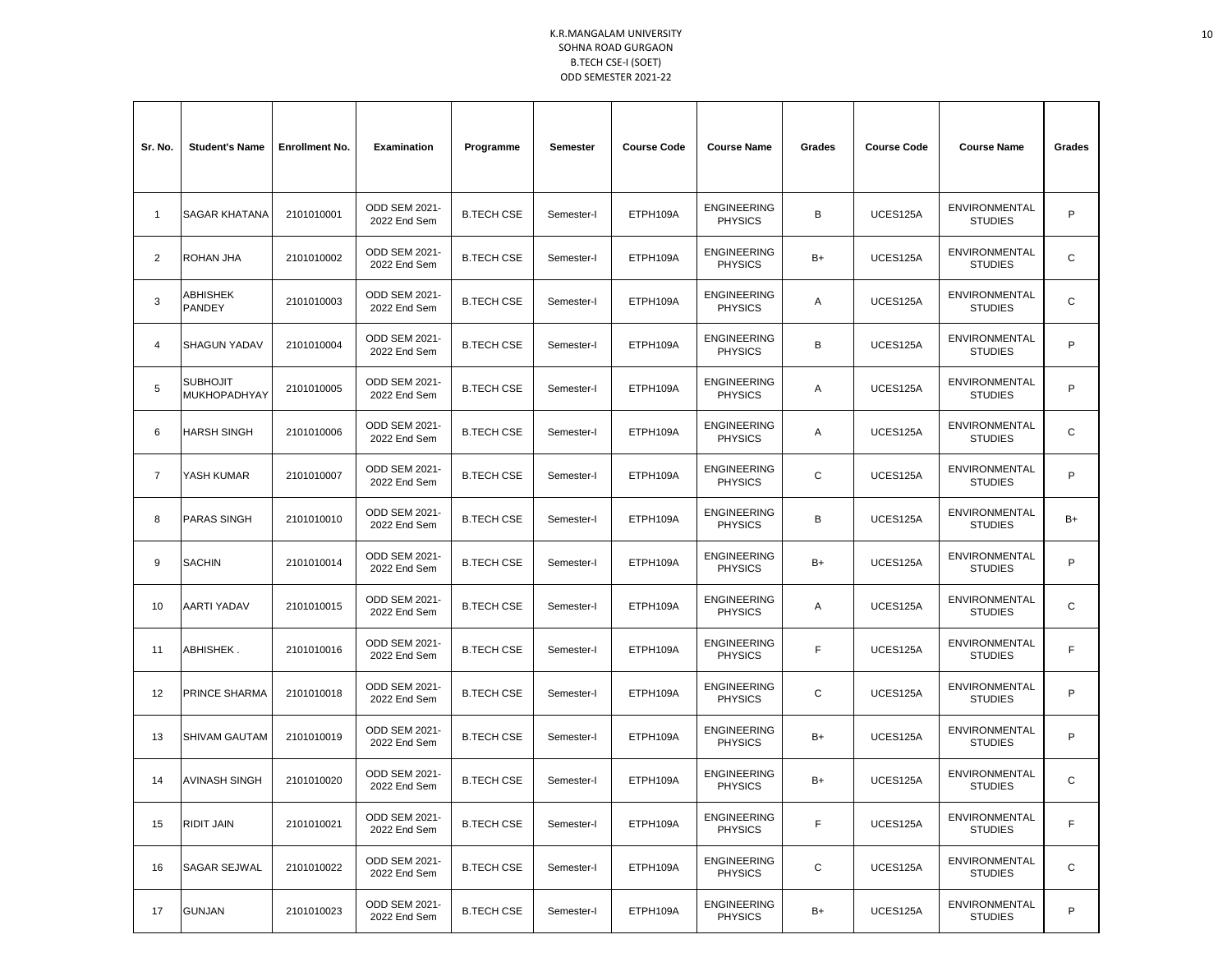| Sr. No. | <b>Student's Name</b>        | <b>Enrollment No.</b> | <b>Examination</b>                   | Programme         | Semester   | <b>Course Code</b> | <b>Course Name</b>                   | Grades | <b>Course Code</b> | <b>Course Name</b>                     | Grades |
|---------|------------------------------|-----------------------|--------------------------------------|-------------------|------------|--------------------|--------------------------------------|--------|--------------------|----------------------------------------|--------|
| 18      | ABHIRAM<br>RAJESH            | 2101010024            | ODD SEM 2021-<br>2022 End Sem        | <b>B.TECH CSE</b> | Semester-I | ETPH109A           | <b>ENGINEERING</b><br><b>PHYSICS</b> | Α      | UCES125A           | ENVIRONMENTAL<br><b>STUDIES</b>        | C      |
| 19      | MANAS KUMAR<br><b>MISHRA</b> | 2101010025            | ODD SEM 2021-<br>2022 End Sem        | <b>B.TECH CSE</b> | Semester-I | ETPH109A           | <b>ENGINEERING</b><br><b>PHYSICS</b> | В      | UCES125A           | <b>ENVIRONMENTAL</b><br><b>STUDIES</b> | P      |
| 20      | AARAB<br><b>NISHCHAL</b>     | 2101010026            | ODD SEM 2021-<br>2022 End Sem        | <b>B.TECH CSE</b> | Semester-I | ETPH109A           | <b>ENGINEERING</b><br><b>PHYSICS</b> | B+     | UCES125A           | ENVIRONMENTAL<br><b>STUDIES</b>        | C      |
| 21      | HARDHIK ARORA                | 2101010027            | <b>ODD SEM 2021-</b><br>2022 End Sem | <b>B.TECH CSE</b> | Semester-I | ETPH109A           | <b>ENGINEERING</b><br><b>PHYSICS</b> | C      | UCES125A           | ENVIRONMENTAL<br><b>STUDIES</b>        | C      |
| 22      | LOKESH                       | 2101010028            | ODD SEM 2021-<br>2022 End Sem        | <b>B.TECH CSE</b> | Semester-I | ETPH109A           | <b>ENGINEERING</b><br><b>PHYSICS</b> | В      | UCES125A           | ENVIRONMENTAL<br><b>STUDIES</b>        | P      |
| 23      | SHIVAM KUMAR<br>RAY          | 2101010029            | <b>ODD SEM 2021-</b><br>2022 End Sem | <b>B.TECH CSE</b> | Semester-I |                    |                                      |        |                    | <b>RESULT WITH HELD</b>                |        |
| 24      | ADARSH SINGH                 | 2101010030            | <b>ODD SEM 2021-</b><br>2022 End Sem | <b>B.TECH CSE</b> | Semester-I | ETPH109A           | <b>ENGINEERING</b><br><b>PHYSICS</b> | F      | UCES125A           | <b>ENVIRONMENTAL</b><br><b>STUDIES</b> | F      |
| 25      | ARYAN PRATAP                 | 2101010031            | ODD SEM 2021-<br>2022 End Sem        | <b>B.TECH CSE</b> | Semester-I | ETPH109A           | <b>ENGINEERING</b><br><b>PHYSICS</b> | B+     | UCES125A           | ENVIRONMENTAL<br><b>STUDIES</b>        | C      |
| 26      | <b>BHANU PRAKASH</b>         | 2101010032            | ODD SEM 2021-<br>2022 End Sem        | <b>B.TECH CSE</b> | Semester-I | ETPH109A           | <b>ENGINEERING</b><br><b>PHYSICS</b> | B+     | UCES125A           | <b>ENVIRONMENTAL</b><br><b>STUDIES</b> | P      |
| 27      | DEVEN SHARMA                 | 2101010033            | ODD SEM 2021-<br>2022 End Sem        | <b>B.TECH CSE</b> | Semester-I | ETPH109A           | <b>ENGINEERING</b><br><b>PHYSICS</b> | P      | UCES125A           | ENVIRONMENTAL<br><b>STUDIES</b>        | F      |
| 28      | SUNNY VERMA                  | 2101010034            | ODD SEM 2021-<br>2022 End Sem        | <b>B.TECH CSE</b> | Semester-I | ETPH109A           | <b>ENGINEERING</b><br><b>PHYSICS</b> | B+     | UCES125A           | <b>ENVIRONMENTAL</b><br><b>STUDIES</b> | P      |
| 29      | SAURAV.                      | 2101010035            | ODD SEM 2021-<br>2022 End Sem        | <b>B.TECH CSE</b> | Semester-I | ETPH109A           | <b>ENGINEERING</b><br><b>PHYSICS</b> | B      | UCES125A           | <b>ENVIRONMENTAL</b><br><b>STUDIES</b> | P      |
| 30      | HIMANSHU<br><b>SINGH</b>     | 2101010037            | ODD SEM 2021-<br>2022 End Sem        | <b>B.TECH CSE</b> | Semester-I | ETPH109A           | <b>ENGINEERING</b><br><b>PHYSICS</b> | B+     | UCES125A           | ENVIRONMENTAL<br><b>STUDIES</b>        | P      |
| 31      | <b>SWETA RAWAT</b>           | 2101010039            | ODD SEM 2021-<br>2022 End Sem        | <b>B.TECH CSE</b> | Semester-I |                    |                                      |        |                    | <b>RESULT WITH HELD</b>                |        |
| 32      | UTKARSH<br><b>SHARMA</b>     | 2101010040            | ODD SEM 2021-<br>2022 End Sem        | <b>B.TECH CSE</b> | Semester-I | ETPH109A           | <b>ENGINEERING</b><br><b>PHYSICS</b> | B+     | UCES125A           | ENVIRONMENTAL<br><b>STUDIES</b>        | В      |
| 33      | SANJANA<br>KUMARI            | 2101010041            | ODD SEM 2021-<br>2022 End Sem        | <b>B.TECH CSE</b> | Semester-I | ETPH109A           | <b>ENGINEERING</b><br><b>PHYSICS</b> | B+     | UCES125A           | ENVIRONMENTAL<br><b>STUDIES</b>        | P      |
| 34      | PRINCE SIROHI                | 2101010045            | ODD SEM 2021-<br>2022 End Sem        | <b>B.TECH CSE</b> | Semester-I | ETPH109A           | <b>ENGINEERING</b><br><b>PHYSICS</b> | B+     | UCES125A           | ENVIRONMENTAL<br><b>STUDIES</b>        | С      |